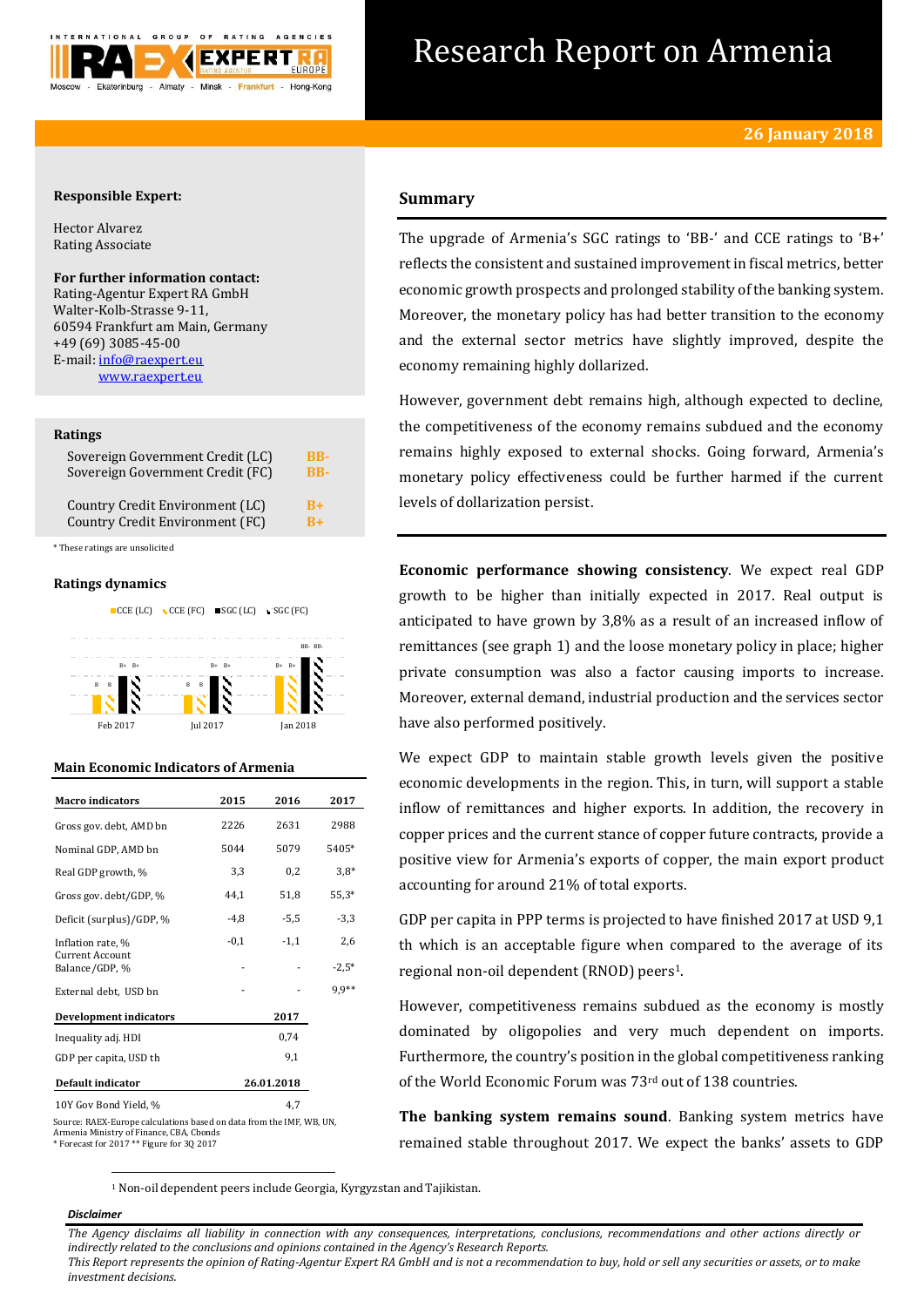# **Graph 1:** Dynamics of the economy

Almaty

Ekaterinburg



 $\circ$ 

Minek

Eropleture

AGENCIES

Hong-Kong

ratio to have increased up to 80,7% of GDP and the private credit to GDP up to 56% of GDP in 2017; an increase of 2p.p. for each indicator from a year before. We attribute the growth in credit, especially in local currency, to the lower lending rates in the system as well as a narrower spread between USD and AMD loans (see graph 2).

Moreover, banking sector metrics remain stable. Capital adequacy ratio was at 18,8%, NPLs to total loans ratio at 6,8% and ROA was still positive at 1,1% as of November 2017 (see graph 3).

However, the levels of financial dollarization, despite having declined, remain quite high as loans and deposits in FX were equivalent to 61,6% and 57,5% of total loans and deposits respectively as of November 2017.

Source: RAEX-Europe calculations based on data from the IMF, ADB and CBA

**Graphs 2 & 3:** LC and FC loans & Financial soundness indicators





Source: RAEX-Europe calculations based on data from the CBA



### **Graph 4:** Government debt dynamics

Source: RAEX-Europe calculations based on data from the IMF and Armenia Ministry of Finance

# **Government debt expected to stabilize in the mid-term perspective**.

We project government debt to have risen to 55.3% of GDP and to have slightly reduced down to 241% of budget revenues in 2017. The overall hike in the level of debt to GDP was due to the increase in external loans from the Asian Development Bank and KfW bank. However, the decline in the debt to budget revenues ratio was a result of higher than expected tax income (see graph 4). Additionally, public debt, including debt from the Central Bank of Armenia (CBA), reached 60% of GDP. Nonetheless, the Agency still expects government debt figures to stabilize in the mid-term perspective following the debt management strategy of the authorities.

Even though debt levels are high, the structure remained generally favorable as of the end of 2017, the short-term debt represented as low as 3% of the total debt and floating interest rate debt accounted for 13,5%.

### *Disclaimer*

*The Agency disclaims all liability in connection with any consequences, interpretations, conclusions, recommendations and other actions directly or indirectly related to the conclusions and opinions contained in the Agency's Research Reports.*

*This Report represents the opinion of Rating-Agentur Expert RA GmbH and is not a recommendation to buy, hold or sell any securities or assets, or to make investment decisions.*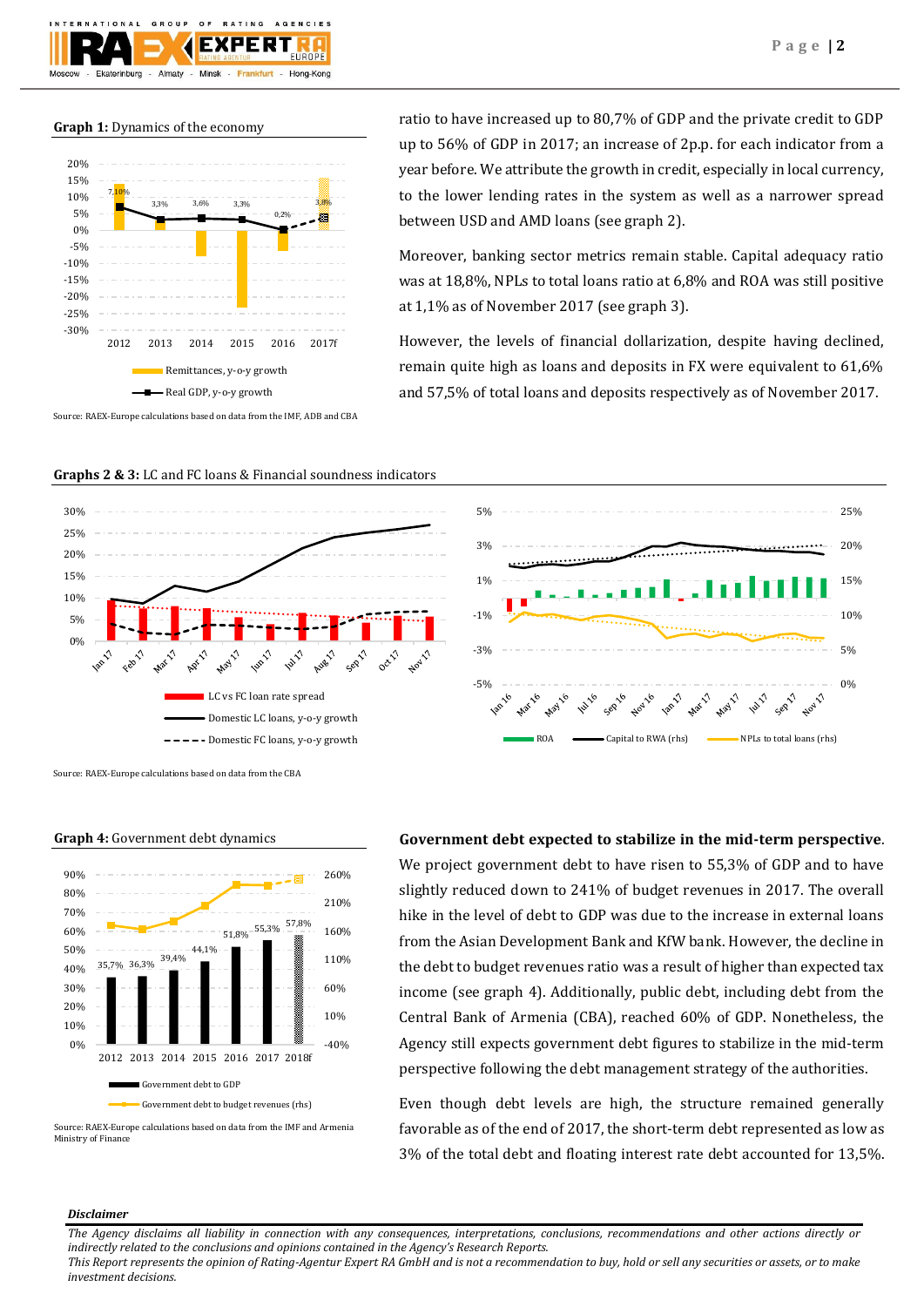Even though the amount of FX-denominated debt is high at 81,6%, it is mostly at concessional terms (see chart 1).



### **Chart 1:** Government debt structure

Source: RAEX-Europe calculations based on data from the Armenia Ministry of Finance









Source: RAEX-Europe calculations based on data from the IMF and Armenia Ministry of Finance

### *Disclaimer*

**Monetary policy remains loose**. After the refinancing rate cut on February 2017, the CBA has left it unchanged. We believe this decision is a result of increasing levels of inflation combined with higher inflation expectations. The y-o-y increase in the CPI index as of end-2017 was 2,6% given domestic demand on the rise and higher food prices. Even though this level is still below the CBA's 4% target, it is headed in that direction. Given the accommodative policy and currently high inflation expectations, we anticipate the inflation rate to continue in an upward trend.

We have noticed an important improvement in the transmission mechanism of the monetary policy, despite high dollarization levels. Lending rates have fallen towards 2H 2017 causing investment consumption to grow and the price level to increase (see graph 5).

**Fiscal consolidation continues in Armenia**. The budget balance is expected to have narrowed to -3,3% of GDP as a result of a 2,2% decrease in total expenditures and an increase of 5,6% in total revenues. This reflects the positive and consistent result of the Armenian authorities' consolidation efforts (see graph 6).

The fiscal policy effectiveness continues to progress as evidenced by the narrower deficit. Moreover, as mentioned in our previous review, Armenia's fiscal rules were counterproductive with economic growth and unsustainable. Therefore, the country's process towards amending the fiscal rule is a positive factor in our creditworthiness assessment. At the same time, the government is planning more capital expenditures in 2018, which is key to the sustainable growth of their economy.

*The Agency disclaims all liability in connection with any consequences, interpretations, conclusions, recommendations and other actions directly or indirectly related to the conclusions and opinions contained in the Agency's Research Reports.*

*This Report represents the opinion of Rating-Agentur Expert RA GmbH and is not a recommendation to buy, hold or sell any securities or assets, or to make investment decisions.*